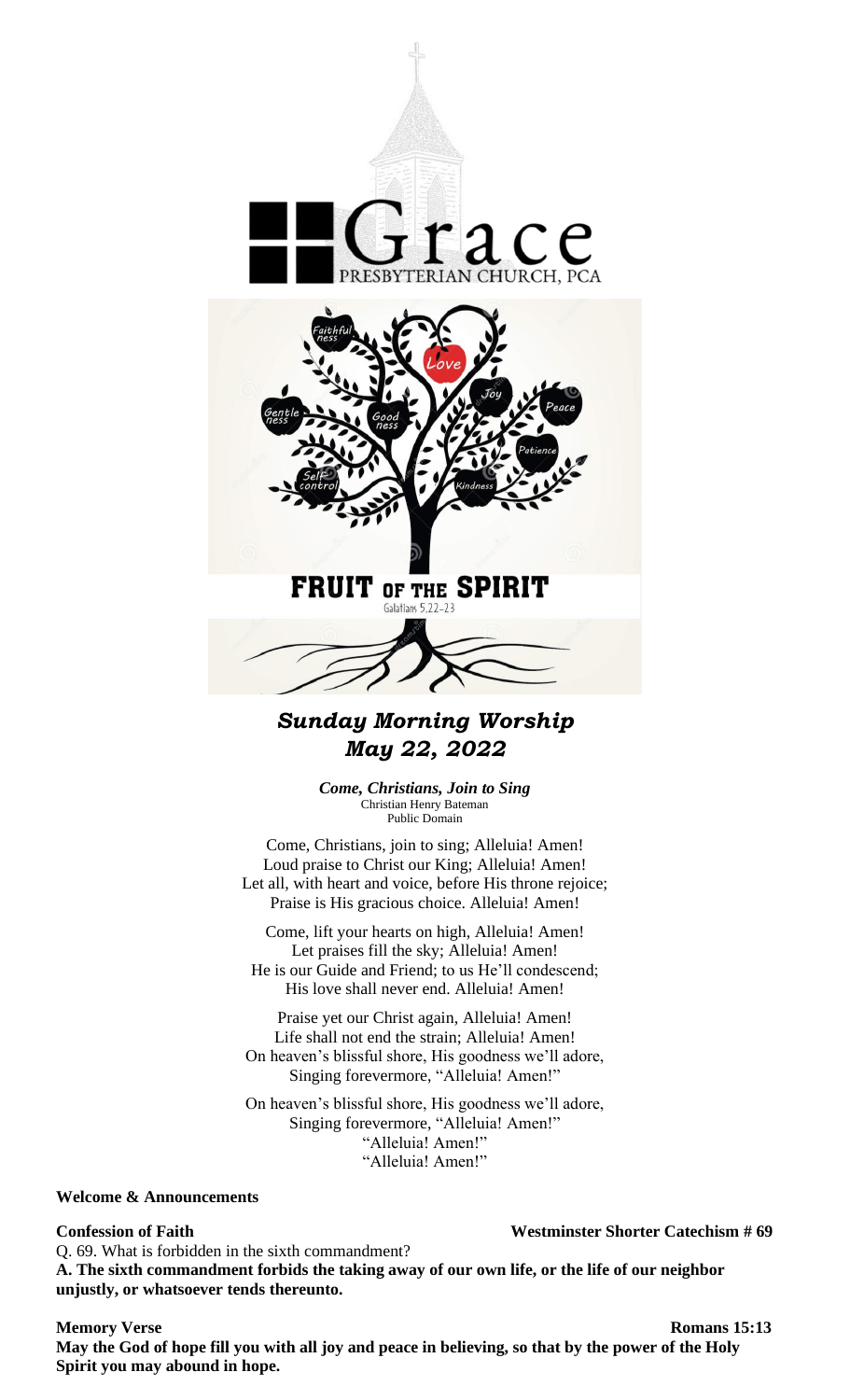#### **\*Call to Worship & Prayer Psalm 32:10-11, ESV**

Many are the sorrows of the wicked, but steadfast love surrounds the one who trusts in the LORD. Be glad in the LORD, and rejoice, O righteous, and shout for joy, all you upright in heart!

#### *10,000 Reasons (Bless The Lord)*

*Jonas Myrin and Matt Redman © 2011 Thankyou Music, Said And Done Music, and SHOUT! Publishing CCLI # 1071790*

*Chorus*

*Bless the Lord O my soul, O my soul Worship His holy name Sing like never before, O my soul I'll worship Your holy name*

The sun comes up it's a new day dawning It's time to sing Your song again Whatever may pass and whatever lies before me Let me be singing when the evening comes *Chorus*

You're rich in love and You're slow to anger Your name is great and Your heart is kind For all Your goodness I will keep on singing Ten thousand reasons for my heart to find *Chorus*

And on that day when my strength is failing The end draws near and my time has come Still my soul will sing Your praise unending Ten thousand years and then forevermore *Chorus 2x*

> Worship Your holy name Lord I'll worship Your holy name

#### **\*Corporate and Silent Confession of Sin Psalm 85:4-7, ESV**

Restore us again, O God of our salvation, and put away your indignation toward us! Will you be angry with us forever? Will you prolong your anger to all generations? Will you not revive us again, that your people may rejoice in you? Show us your steadfast love, O LORD, and grant us your salvation.

#### **\*Assurance of Pardoning Grace Colossians 1:13-14, ESV**

He has delivered us from the domain of darkness and transferred us to the kingdom of his beloved Son, in whom we have redemption, the forgiveness of sins.

> *Christ Is Mine Forevermore* Jonny Robinson and Rich Thompson © 2015 © Robinson, Jonny CCLI # 1071790

Mine are days that God has numbered I was made to walk with Him Yet I look for worldly treasure And forsake the King of kings But mine is hope in my Redeemer Though I fall, His love is sure For Christ has paid for every failing I am His forevermore

Mine are tears in times of sorrow Darkness not yet understood Through the valley I must travel Where I see no earthly good But mine is peace that flows from heaven And the strength in times of need I know my pain will not be wasted Christ completes His work in me

> Mine are days here as a stranger Pilgrim on a narrow way One with Christ I will encounter Harm and hatred for His name But mine is armor for this battle Strong enough to last the war And He has said He will deliver Safely to the golden shore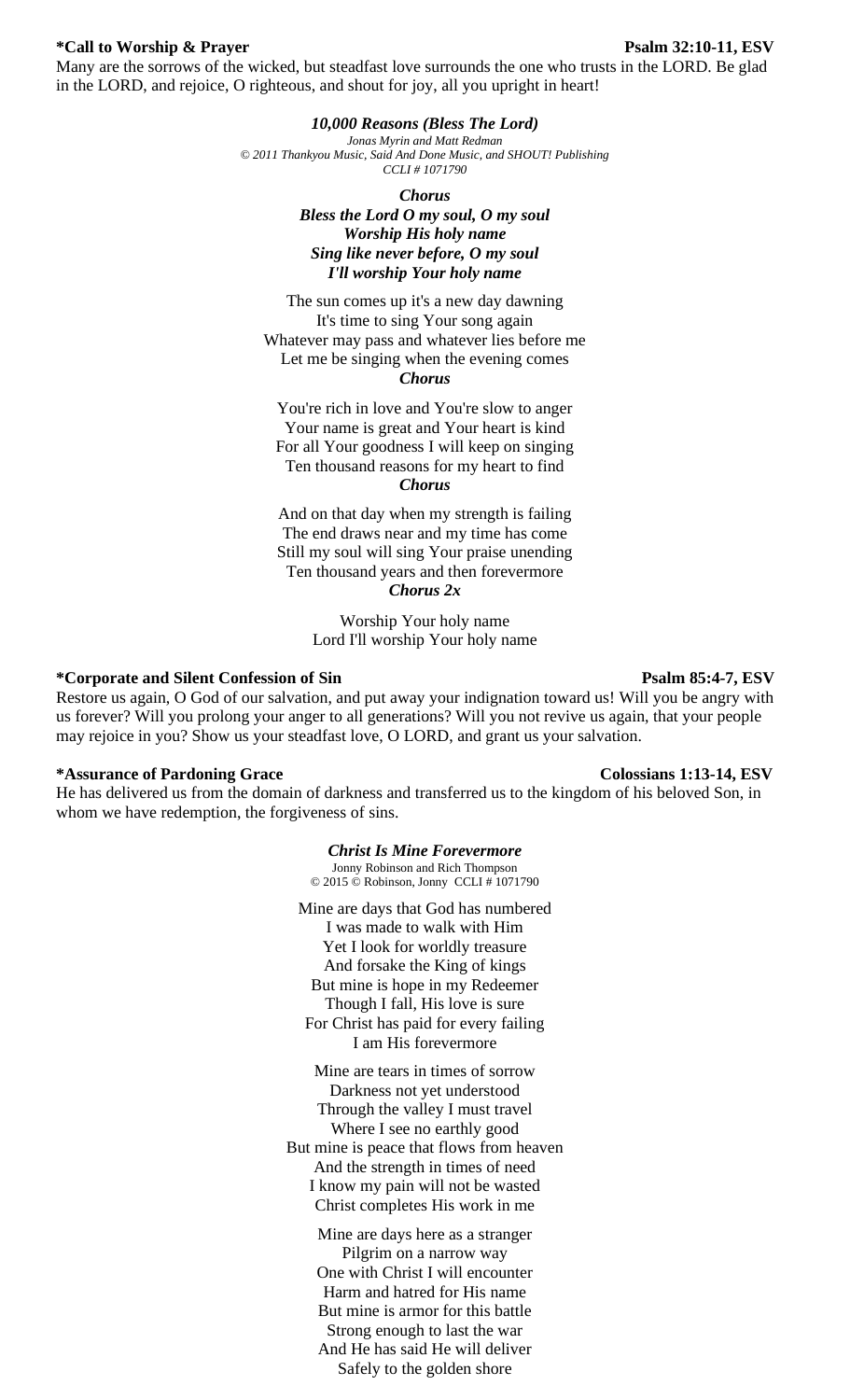And mine are keys to Zion city Where beside the King I walk For there my heart has found its treasure Christ is mine forevermore

> *Come rejoice now, O my soul For his love is my reward Fear is gone and hope is sure Christ is mine forevermore!*

And mine are keys to Zion city Where beside the King I walk For there my heart has found its treasure Christ is mine forevermore

### **Pastoral Prayer & The Lord's Prayer**

**Our Father, who art in heaven, hallowed be thy name, thy kingdom come, thy will be done, on earth as it is in heaven. Give us this day our daily bread. And forgive us our debts\*, as we forgive our debtors. And lead us not into temptation but deliver us from evil. For thine is the kingdom, and the power, and the glory, forever. Amen.** *\*sins/trespasses*

**Song of Preparation** 

*Rejoice In All Your Works* Wendell Kimbrough © 2014 Kimbrough, Wendell CCLI # 1071790

Every mouth that cries for food Every lung that yearns for breath Every eye that searches through the dark for light All creation looks to You For its breath and for its food From the goodness of Your hand we're satisfied

*Chorus*

*Oh rejoice in all Your works King of Heaven, King of Earth! Every creature You have made declares Your praise We rejoice in all You've made God of all-sustaining grace! With the mountain, sky, and sea, we sing Your praise!*

Every tree that thirsts for rain Every bird that seeks its nest Every heart that waits in hope to be made glad All creation looks to You For its breath and for its food From the goodness of Your hand we're satisfied *Chorus*

May the pond'rings of my heart And the song upon my lips With the chorus of creation join in praise To the God who made all things To the Spirit who sustains To the Son who over all creation reigns! *Chorus*

**Sermon** The Fruit of the Spirit Is... Joy (1st Peter 1:3-9) Rev. Dave Latham

*His Mercy Is More*  Matt Boswell and Matt Papa © 2016 © Love Your Enemies Publishing CCLI # 1071790

#### *Chorus*

*Praise the Lord! His mercy is more! Stronger than darkness new every morn Our sins they are many His mercy is more*

What love could remember no wrongs we have done Omniscient all knowing He counts not their sum Thrown into a sea without bottom or shore Our sins they are many His mercy is more *Chorus*